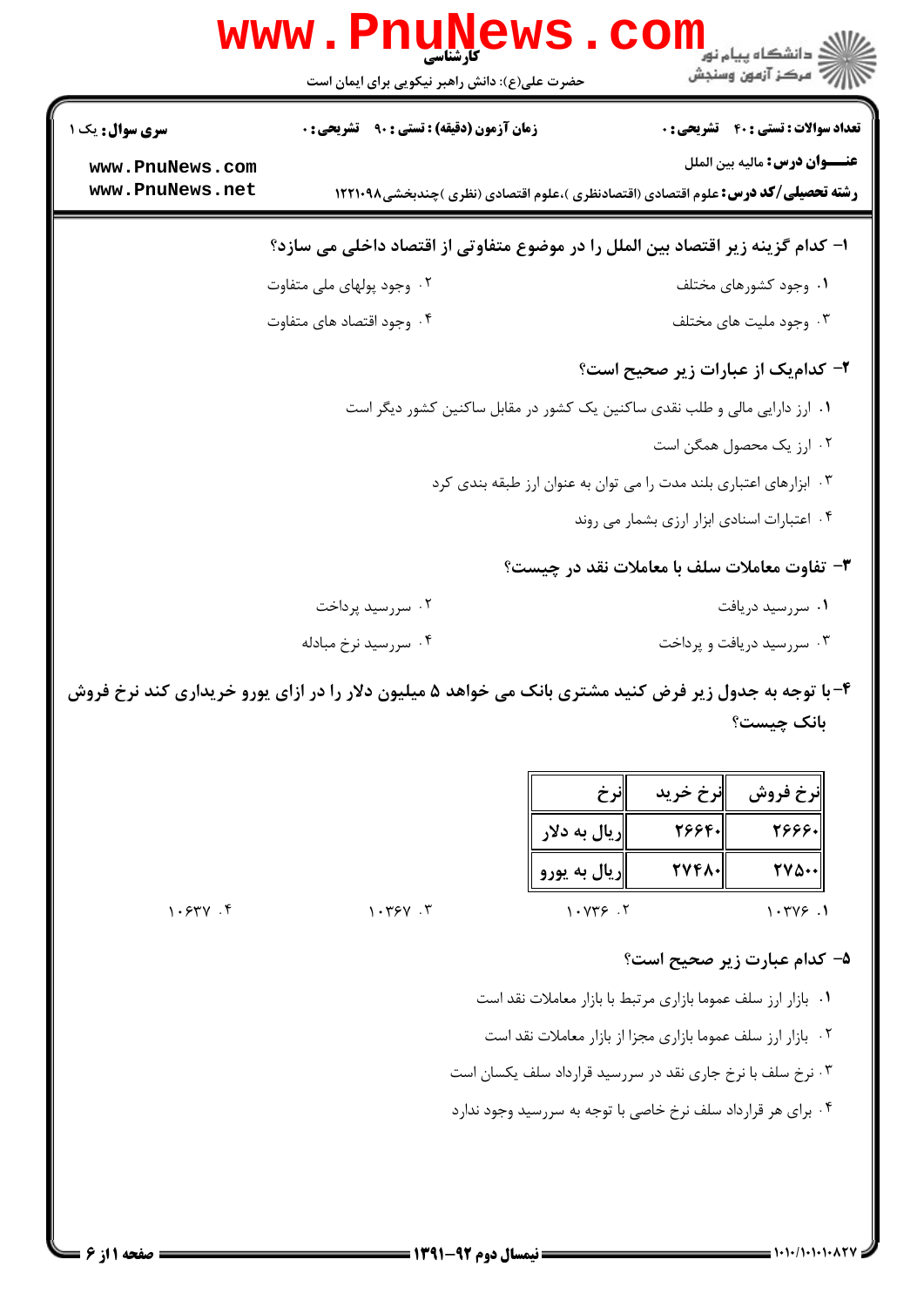|                                                                                                   | www.PnuNews<br>کآرشناسہ                                                                                 |                                                                        | ڪ دانشڪاه پيا <sub>م</sub> نور<br>۾ مرڪز آزمون وسنجش                                                                              |
|---------------------------------------------------------------------------------------------------|---------------------------------------------------------------------------------------------------------|------------------------------------------------------------------------|-----------------------------------------------------------------------------------------------------------------------------------|
|                                                                                                   | حضرت علی(ع): دانش راهبر نیکویی برای ایمان است                                                           |                                                                        |                                                                                                                                   |
| <b>سری سوال : ۱ یک</b>                                                                            | <b>زمان آزمون (دقیقه) : تستی : ۹۰ قشریحی : 0</b>                                                        |                                                                        | <b>تعداد سوالات : تستي : 40 ٪ تشريحي : 0</b>                                                                                      |
| www.PnuNews.com<br>www.PnuNews.net                                                                |                                                                                                         |                                                                        | <b>عنــــوان درس:</b> ماليه بين الملل<br><b>رشته تحصیلی/کد درس:</b> علوم اقتصادی (اقتصادنظری )،علوم اقتصادی (نظری )چندبخشی1۲۲۱۰۹۸ |
|                                                                                                   | ۶– معاملات سلف مالی با هدف پوشش دادن در مقابل مخاطره نوسان نرخ ارز بوسیله کدام عامل زیر صورت <u>نمی</u> |                                                                        |                                                                                                                                   |
|                                                                                                   |                                                                                                         |                                                                        | <u>گیرد؟</u>                                                                                                                      |
| ۰۴ بانک مرکزی                                                                                     | ۰۳ سرمايه گذاران                                                                                        | ۰۲ وام گیرندگان                                                        | ٠١. وام دهندگان                                                                                                                   |
|                                                                                                   |                                                                                                         | ٧- معاملات نقدی معاملاتی هستند که ظرف تسویه حساب می شوند؟              |                                                                                                                                   |
| ۰۴ یک ماه                                                                                         | ۰۳ یک هفته                                                                                              | ۰۲ ساعت                                                                | ۰۱ ۲۴ ساعت                                                                                                                        |
|                                                                                                   | در زمانهای مختلف وارد بازار می شود؟                                                                     |                                                                        | ۸- عرضه ارز معرف مقدار ارزی است که برای خرید.                                                                                     |
| ۰۴ مارک                                                                                           | ۰۳ ريال                                                                                                 | ۰۲ یورو                                                                | ۰۱ دلار                                                                                                                           |
|                                                                                                   |                                                                                                         | ۹- مهمترین متغییری که بر عرضه و تقاضای کالا و خدمات اثر می گذارد چیست؟ |                                                                                                                                   |
|                                                                                                   | ۰۲ تغییر در ظرفیت تولیدی                                                                                |                                                                        | ۰۱ اختلالات فصلی                                                                                                                  |
|                                                                                                   | ۰۴ تغییر قیمت های نسبی کالاهای داخلی و خارجی                                                            |                                                                        | ۰۳ اعتصابات                                                                                                                       |
|                                                                                                   | می باشد.                                                                                                |                                                                        | +1- نرخ ارز متوسط موزون، نرخ ارز بين پول ملي و                                                                                    |
|                                                                                                   | ۰۲ پول عمده ترین کشورهای جهان                                                                           |                                                                        | ۰۱ ارزهای عمده بین المللی                                                                                                         |
| ۰۴ متوسط ارزهای خارجی                                                                             |                                                                                                         | ۰۳ پول عمده ترین شرکای تجاری کشور                                      |                                                                                                                                   |
|                                                                                                   |                                                                                                         |                                                                        | 1۱- آربیتراژ خرید و فروش همزمان یک پول به منظور است.                                                                              |
| ۰۴ کسب سود                                                                                        | ۰۳ کسب درآمد                                                                                            | ۰۲ بدست آوردن ارز                                                      | ۰۱ تجارت                                                                                                                          |
| است که منابع مالی خود را در کشوری سرمایه گذاری                                                    |                                                                                                         |                                                                        | ۱۲– اگر نرخ بهره در دو کشور متفاوت باشد به نفع .                                                                                  |
|                                                                                                   |                                                                                                         |                                                                        | کنند که نرخ بهره در آن بالاتر است.                                                                                                |
| ۰۴ سرمایه گذاران                                                                                  | دلالان $\cdot$ ۲ . دلالان                                                                               | ٢. بانكها                                                              | ۰۱ مردم                                                                                                                           |
|                                                                                                   |                                                                                                         |                                                                        | ۱۳- فرض کنید در کشور ایران نرخ بهره برابر ۲۰ درصد و در کشور آلمان برابر ۱۴ درصد باشد نرخ نقد مارک به                              |
| ریال۱۵/ ونرخ سلف های موجود در بازار برابر ۰/۴۷ و۱۰/۴۵ و ۰/۴۳است. در کدام نرخ سلف شرط بی طرفی وجود |                                                                                                         |                                                                        |                                                                                                                                   |
|                                                                                                   | $\cdot$ /FV $\cdot$ T                                                                                   |                                                                        | دارد؟<br>٠١ اصلا شرط بي طرفي صادق نيست                                                                                            |
|                                                                                                   | $\cdot$ / $\uparrow \uparrow$ . $\uparrow$                                                              |                                                                        | $\cdot$ / $\uparrow$ $\uparrow$ $\uparrow$ $\uparrow$                                                                             |
|                                                                                                   |                                                                                                         |                                                                        | ۱۴- کدام گزینه در تراز پرداختهای خارجی در طرف بستانکار ثبت می شود؟                                                                |
| ۰۴ انتقال پول به خارج                                                                             | ۰۳ انتقال هدیه به خارج                                                                                  | ۰۲ واردات خدمات                                                        | ۰۱ واردات کالا                                                                                                                    |
| <b>= صفحه 2 از 6</b>                                                                              |                                                                                                         |                                                                        |                                                                                                                                   |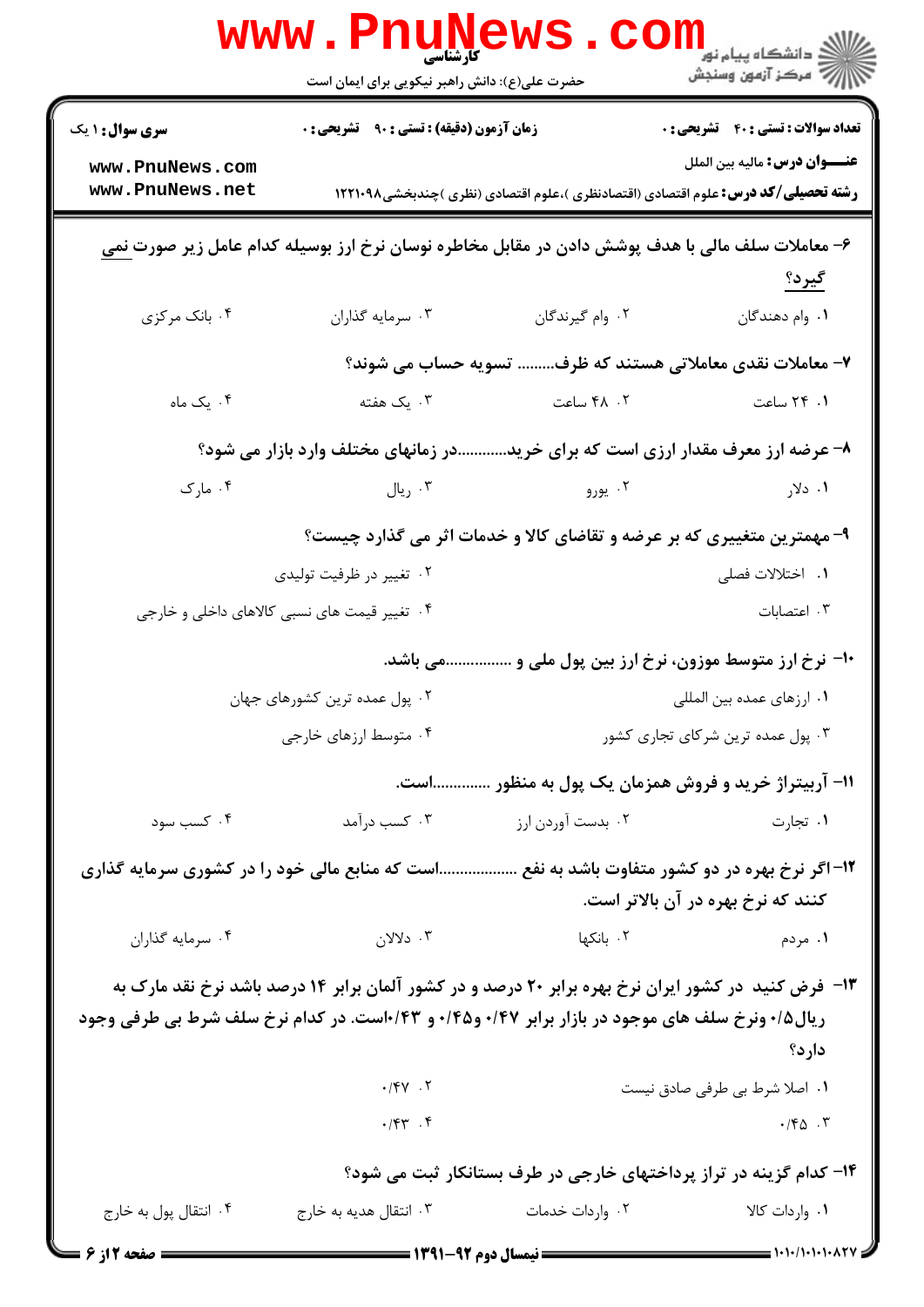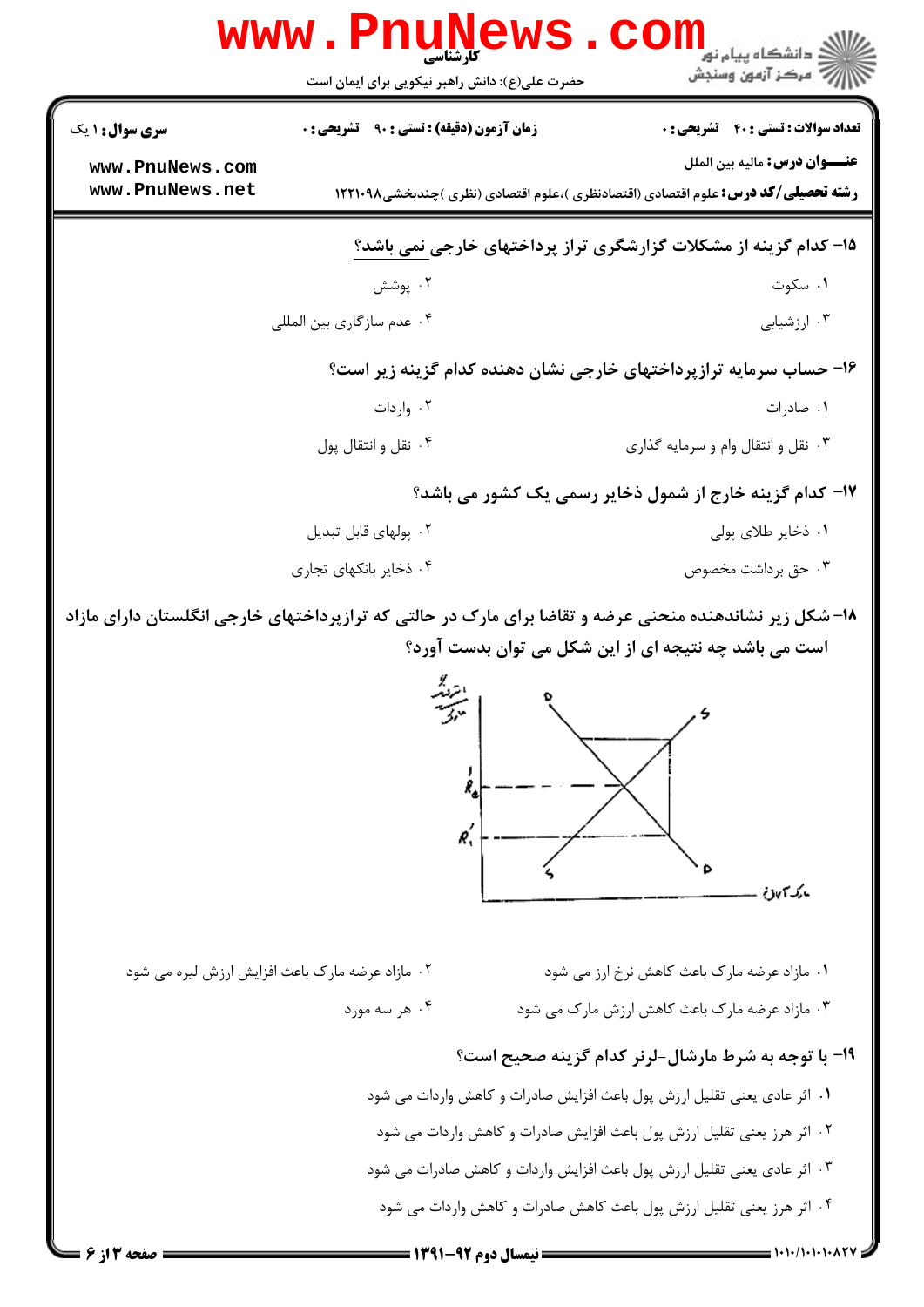|                                                                                                   | www . Pn<br><b>کارشناسی</b><br>حضرت علی(ع): دانش راهبر نیکویی برای ایمان است                               |                                                                                          | لاد دانشگاه پيام نور<br>الاه مرکز آزمون وسنجش                                         |  |
|---------------------------------------------------------------------------------------------------|------------------------------------------------------------------------------------------------------------|------------------------------------------------------------------------------------------|---------------------------------------------------------------------------------------|--|
| <b>سری سوال : ۱ یک</b>                                                                            | <b>زمان آزمون (دقیقه) : تستی : ۹۰ تشریحی : 0</b>                                                           |                                                                                          | <b>تعداد سوالات : تستی : 40 - تشریحی : .</b><br><b>عنــــوان درس:</b> ماليه بين الملل |  |
| www.PnuNews.com<br>www.PnuNews.net                                                                |                                                                                                            | <b>رشته تحصیلی/کد درس:</b> علوم اقتصادی (اقتصادنظری )،علوم اقتصادی (نظری )چندبخشی۱۲۲۱۰۹۸ |                                                                                       |  |
|                                                                                                   |                                                                                                            | -۲۰- کدام یک از موارد زیر از مکانیزم های پولی محسوب نمی شود؟                             |                                                                                       |  |
| ۰۴ مكانيزم عدم مداخله                                                                             | ۰۳ مکانیزم مانده نقد                                                                                       | ۰۲ مکانیزم نرخ بهره                                                                      | ۰۱ مکانیزم قیمت                                                                       |  |
|                                                                                                   |                                                                                                            | <b>۲۱</b> - کدامیک از گزینه های زیر خارج از شمول کمک هزینه صادرات می باشد؟               |                                                                                       |  |
| ۲. قیمت پرداختی بوسیله خارجیان را کاهش می دهد                                                     |                                                                                                            |                                                                                          | ۰۱ حجم صادرات را افزایش می دهد                                                        |  |
|                                                                                                   | ۰۴ به کاهش مصرف می انجامد                                                                                  |                                                                                          | ۰۳ اثر آن بر درآمد صادراتی قابل تعیین نیست                                            |  |
|                                                                                                   | ۲۲- کدام گزینه زیر نشانگر معایب کنترل تجاری است که در آن بازرگانان برای ورود یا صدور هر چه سریعتر کالا قبل |                                                                                          |                                                                                       |  |
|                                                                                                   |                                                                                                            | ازرسیدن واردات به حد مورد نظر هجوم می آورند؟                                             |                                                                                       |  |
| ۰۴ سهميه دولت                                                                                     | ۰۳ سهمیه واردات                                                                                            | ۰۲ سهمیه صادرات                                                                          | ۰۱ سهمیه تعرفه                                                                        |  |
|                                                                                                   |                                                                                                            | ۲۳- یکی از سیاستهایی که می توان برای تعدیل ترازپرداختهای خارجی بکار گرفت عبارت است از:   |                                                                                       |  |
| ۰۴ مالیات بر صادرات                                                                               | ۰۳ تقلیل ارزش پول ملی                                                                                      | ۰۲ افزایش صادرات                                                                         | ۰۱ كاهش واردات                                                                        |  |
|                                                                                                   |                                                                                                            | <b>۲۴</b> - سیاست تغییر در ترکیب مخارج دولت به چه منظور صورت می گیرد؟                    |                                                                                       |  |
|                                                                                                   | ۰۲ کاهش مصرف کالاهای خارجی                                                                                 |                                                                                          | ۰۱ کاهش مصرف کالاهای داخلی                                                            |  |
|                                                                                                   | ۰۴ تاثیری ندارد                                                                                            |                                                                                          | ۰۳ افزایش مصرف کالاهای خارجی                                                          |  |
|                                                                                                   |                                                                                                            | ۲۵- در مکانیزم تعدیل کینزی کسری ترازپرداختها باعث می شود.                                |                                                                                       |  |
| ۰۴ افزايش حجم پول                                                                                 | ۰۳ کاهش واردات                                                                                             | ۰۲ کاهش درآمد                                                                            | ٠١ افزايش صادرات                                                                      |  |
|                                                                                                   |                                                                                                            | ۲۶- کدام یک از گزینه های زیر در منحنی های عرضه و تقاضا برای کالاها وخدمات بی تاثیر است؟  |                                                                                       |  |
|                                                                                                   | ۰۲ سطح درآمد حقیقی در کشورها                                                                               | ۰۱ قیمت های نسبی کالاهای داخلی و خارجی                                                   |                                                                                       |  |
|                                                                                                   | ۰۴ انتقال منابع                                                                                            |                                                                                          | ۰۳ سليقه مصرف كنندگان                                                                 |  |
|                                                                                                   |                                                                                                            |                                                                                          | ۲۷– همه انتظار دارند اقتصاد ایران در آینده:                                           |  |
|                                                                                                   | ۰۲ نرخ تورم در ایران کمتر از آمریکا باشد                                                                   |                                                                                          | ۰۱ سریعتر از اقتصاد آمریکا رشد کند                                                    |  |
|                                                                                                   | ۰۴ نرخ سود تضمین شده بیش از امریکا باشد                                                                    |                                                                                          | ۰۳ رشد عرضه پول در آمریکا بیش از ایران باشد                                           |  |
| ۲۸- بر اساس برداشت برابری قدرت خرید، تغییرات نسبی در سطوح قیمت های داخلی  تغییر در در بلند مدت را |                                                                                                            |                                                                                          |                                                                                       |  |
|                                                                                                   |                                                                                                            |                                                                                          | تعیین می کند.                                                                         |  |
| ۰۴ نرخ تورم                                                                                       | ۰۳ نرخ ارز                                                                                                 | ۰۲ درآمد ملی                                                                             | ٠١ جريانات سرمايه                                                                     |  |
|                                                                                                   |                                                                                                            |                                                                                          |                                                                                       |  |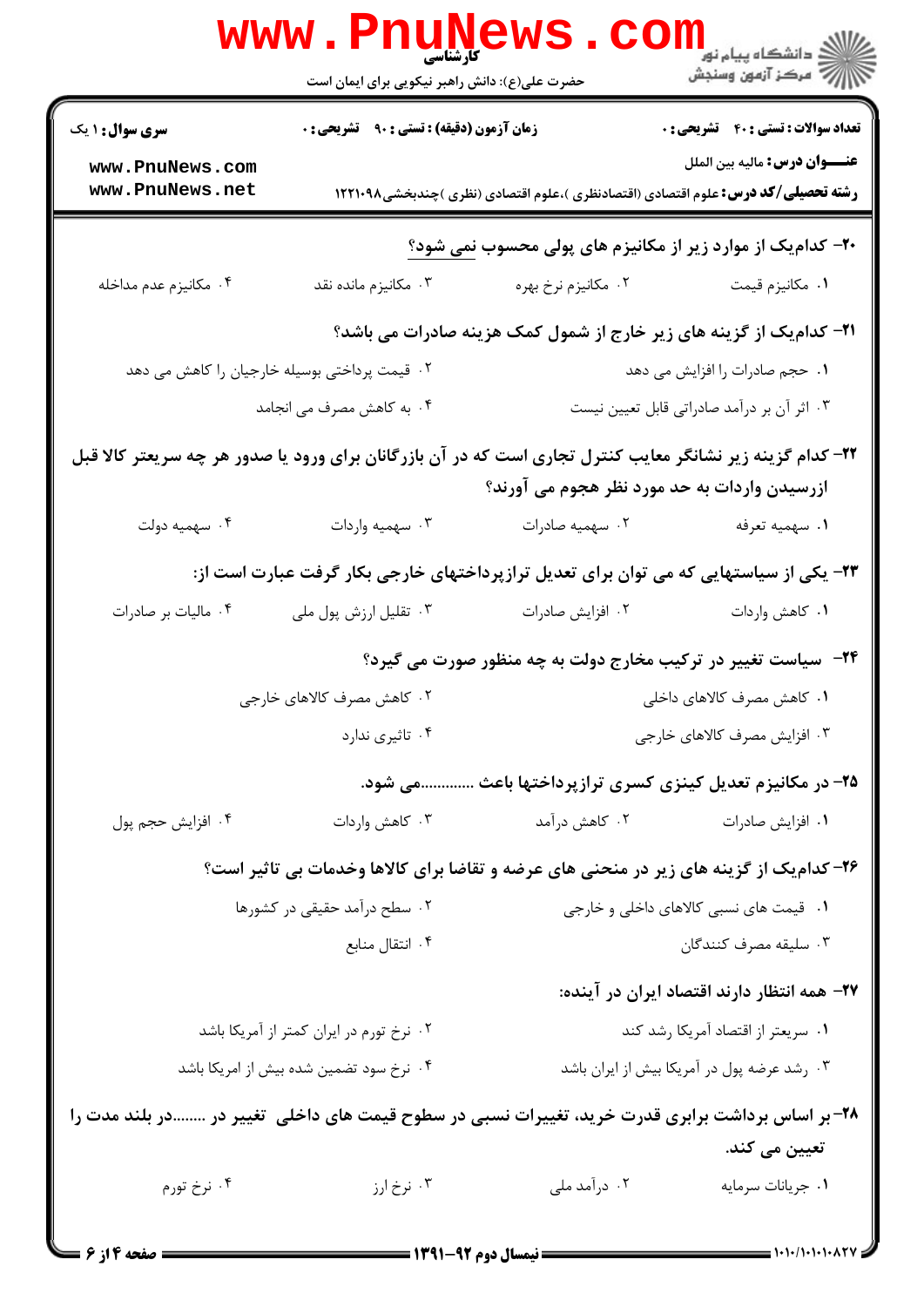| <b>تعداد سوالات : تستی : 40 قشریحی : 0</b>                                                                         |        | <b>زمان آزمون (دقیقه) : تستی : ۹۰ قشریحی : 0</b> | <b>سری سوال : ۱ یک</b>                           |
|--------------------------------------------------------------------------------------------------------------------|--------|--------------------------------------------------|--------------------------------------------------|
| <b>عنــــوان درس:</b> ماليه بين الملل                                                                              |        |                                                  | www.PnuNews.com                                  |
| <b>رشته تحصیلی/کد درس:</b> علوم اقتصادی (اقتصادنظری )،علوم اقتصادی (نظری )چندبخشی1۲۲۱۰۹۸                           |        |                                                  | www.PnuNews.net                                  |
| ۲۹- بر اساس کدام گزینه زیر تعدیلات موجودی دارائیهای مالی عامل تعیین کننده نوسانات کوتاه مدت در نرخ ارز می<br>باشد؟ |        |                                                  |                                                  |
| ٠١. برداشت بازار دارايي                                                                                            |        | ٠٢ برداشت انتظارات بازار                         |                                                  |
| ۰۳ برداشت برابری قدرت خرید                                                                                         |        | ۰۴ برداشت ترازپرداختهای خارجی                    |                                                  |
| ۳۰- بر اساس کدام اصل زیر ارزش پول انتشار یافته همواره برابر ارزش ذخایر طلای کشور است؟                              |        |                                                  |                                                  |
| ۰۱ اصل سکه طلا                                                                                                     |        | ۰۲ اصل شمش طلا                                   |                                                  |
| ۰۳ اصل پایه ارز                                                                                                    |        | ۰۴ اصل پشتوانه صد در صد                          |                                                  |
| ۳۱– کدام قاعده زیر عدم الزام عملی کشورهایی است که از نظام پایه طلا تبعیت می کنند؟                                  |        |                                                  |                                                  |
| ۰۱ ارزش پول بر حسب طلا مشخص شود                                                                                    |        |                                                  |                                                  |
| ۰۲ براساس نرخ تعیین شده اسکناس ها را به طلا تبدیل کنند                                                             |        |                                                  |                                                  |
| ۰۳ آزادی ورود و خروج طلا به کشور                                                                                   |        |                                                  |                                                  |
| ۰۴ نوسانی بودن ارزش طلا برای هر واحد پول                                                                           |        |                                                  |                                                  |
| ۳۲- کدامیک از گزینه های زیر از اجزای سیاست اقتصادی نیکسون می باشد؟                                                 |        |                                                  |                                                  |
| ٠١ كاهش قيمت طلا                                                                                                   |        | ۰۲ افزایش ارزش دلار به میزان ۸ درصد              |                                                  |
| ۰۳ توسعه قابلیت دلار به طلا                                                                                        |        |                                                  | ۰۴ حقوق گمرکی اضافی برای واردات به میزان ۱۰ درصد |
| ۳۳- ضعف دلار در سالهای ۱۹۷۷ تا ۱۹۷۹ کدام برنامه اصلاحی را به دنبال داشت؟                                           |        |                                                  |                                                  |
| ۰۱ تبدیل موجودی دلاری کشورها به حق برداشت مخصوص                                                                    |        | ٢. اصلاحات صندوق بين المللي يول                  |                                                  |
| ۰۳ ایجاد نظام پولی جهانی                                                                                           |        | ۰۴ جدا کردن طلا از دلار                          |                                                  |
| ۳۴− دومین شوک نفتی چه وقت اتفاق افتاد؟                                                                             |        |                                                  |                                                  |
| 19YY.1                                                                                                             | 19YY.7 | 19Y9.7                                           | $19YA$ .                                         |
| ۳۵– کدام عامل تعیین کننده تقاضا برای ذخایر بین المللی در نظام پولی بین المللی می باشد؟                             |        |                                                  |                                                  |
| ۰۱ میزان انعطاف پذیری قیمت ها                                                                                      |        | ٠٢ ميزان انعطاف پذيرى دستمزدها                   |                                                  |
| ۰۳ میزان انعطاف پذیری نرخ ارز                                                                                      |        | ۰۴ میزان انعطاف پذیری نرخ تورم                   |                                                  |